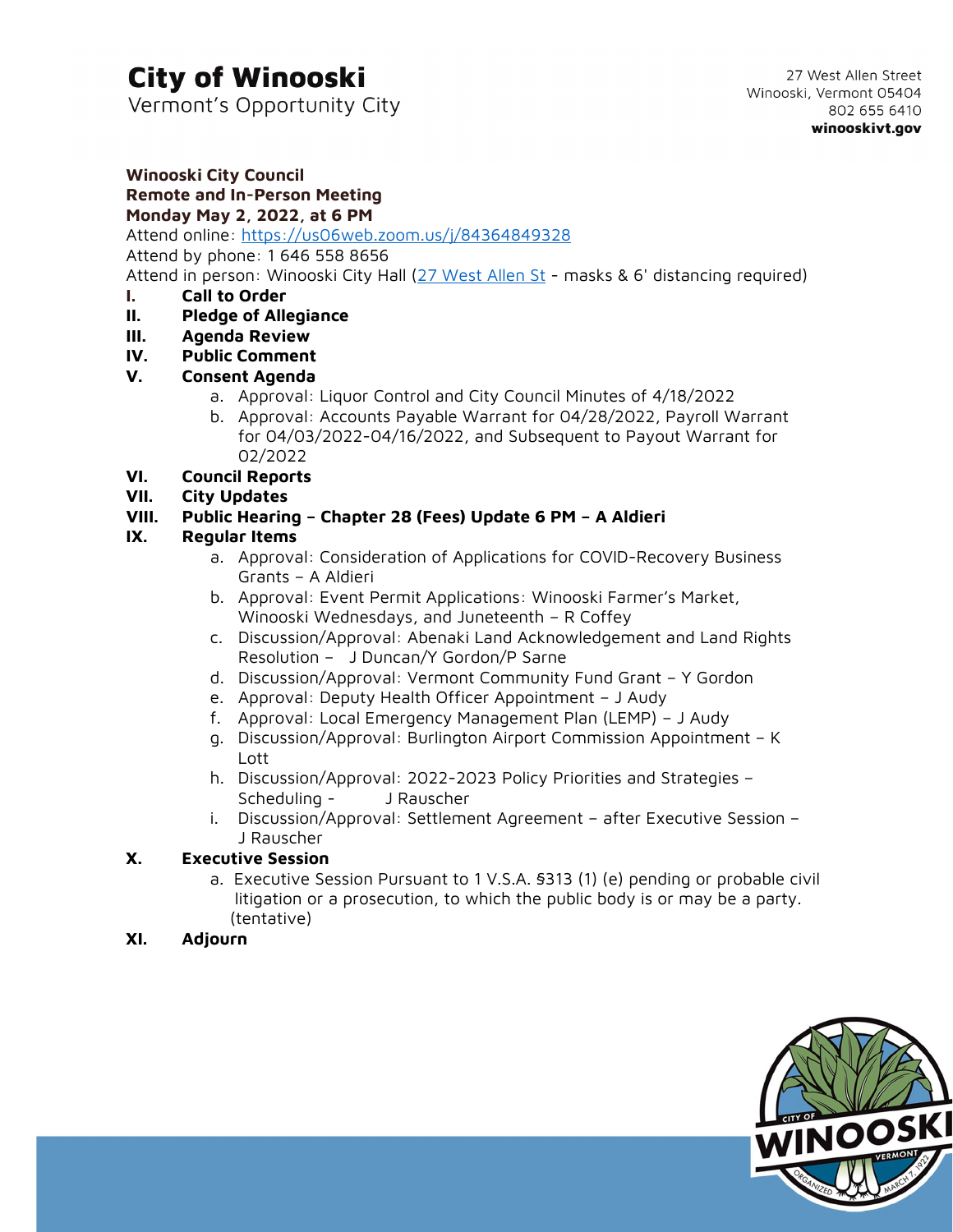## **City of Winooski**

Vermont's Opportunity City

27 West Allen Street Winooski, Vermont 05404 802 655 6410 winooskivt.gov

#### **MINUTES**

The Mayor called the meeting to order at 6:00 p.m. Deputy Mayor Duncan led in the Pledge of Allegiance.

#### **Members Present:**

Mayor Kristine Lott Deputy Mayor James Duncan Councilors: Bryn Oakleaf, Aurora Hurd, and Thomas Renner

#### **Officers Present:**

Jon Rauscher, Interim City Manager/Public Works Director; Paul Sarne, Communications Manager; Angela Aldieri, Finance Director; John Audy, Fire Chief; Ray Coffey, Community Services Director; Yasamin Gordon, Equity Director; Jenny Willingham, City Clerk

#### **Others Present:**

Town Meeting TV, Joe O'Brien, and Meredith Bay-Tyack

#### **III. Agenda Review- none**

**IV. Public Comment-** Joe O'Brien discussed traffic concerns on the corner of Weaver Street and West Allen Street along with Main Street and Mansion Street. Mr. Rauscher will direct Public Works to inspect and recommend a possible safety measure. The traffic concern at Main Street & Mansion Street is currently under review and will be addressed with the Main Street project.

#### **V. Consent Agenda**

The Mayor split out the approval of Liquor Control & City Council Minutes of 4/18/2022 since Deputy Mayor Duncan was not present.

#### **a. Approval: Liquor Control and City Council Minutes of 4/18/2022**

**MOTION** by Councilor Oakleaf seconded by Councilor Renner to approve the minutes as presented. Voted and passed 3-0. Deputy Mayor Duncan abstained

#### **b. Approval: Accounts Payable Warrant for 4/28/22, Payroll Warrant for 4/03/2022 – 4/16/2022, and Subsequent to Payroll Warrant for 02/2022**

**MOTION** by Councilor Renner and seconded by Councilor Oakleaf to approve the items as presented Voted and Passed 4-0

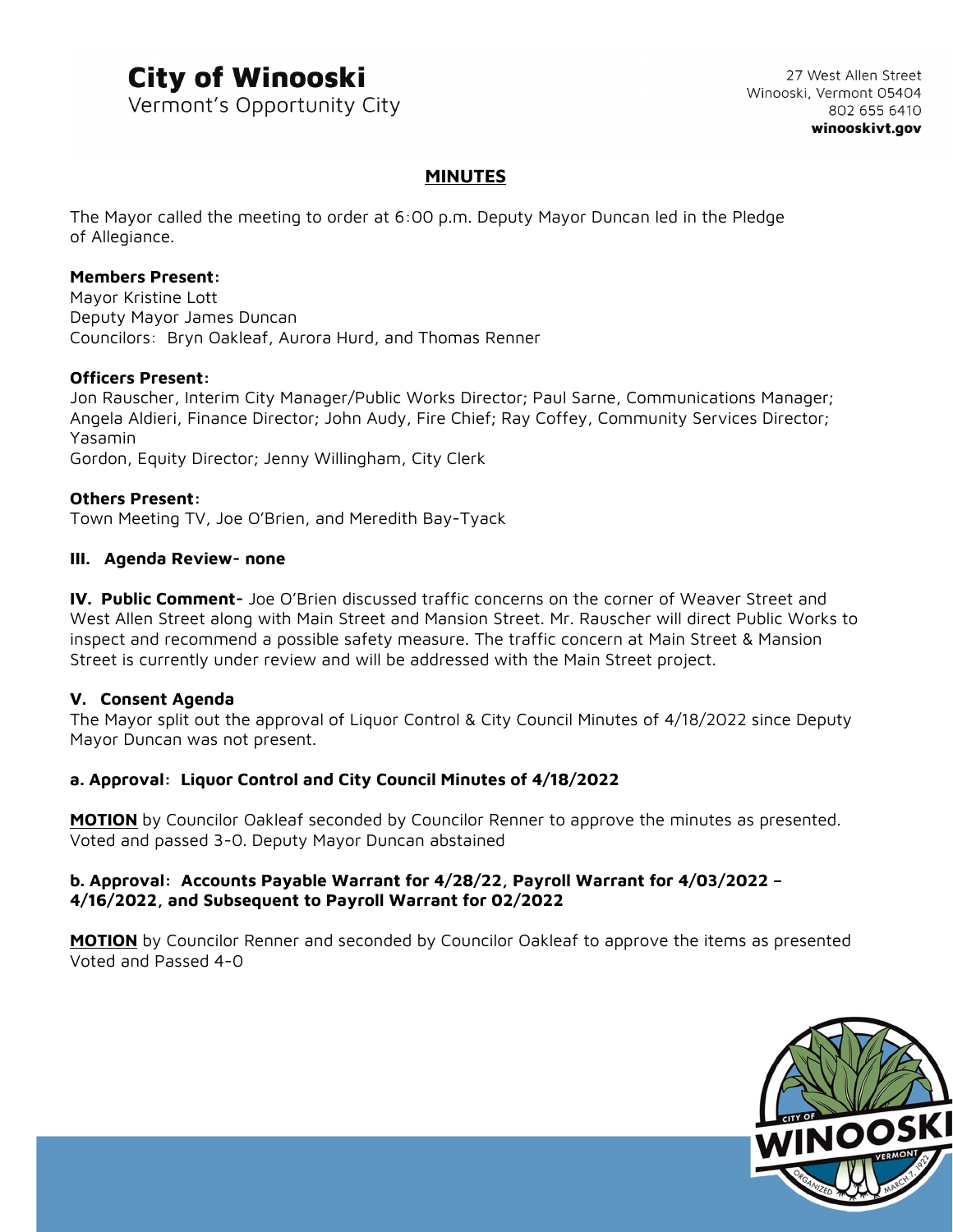### **City of Winooski** Vermont's Opportunity City

#### **VI. Council Reports**

#### **Councilor Hurd-** None

**Councilor Oakleaf** – Municipal Infrastructure Commission met on April 21, 2022. Items reviewed were the draft of the Traffic Manual, Parking Management plan and a self-evaluation of the energy assessment to develop a policy and best practice guidelines. Additional updates of the stormwater ordinance. The next meeting will be on 5/19 at City Hall. In addition, Councilor Oakleaf (CSWD Board Commissioner) indicated there will be a presentation in the near future of a new materials recovery facility for CSWD.

#### **Councilor Renner**- None

**Councilor Duncan**- In honor of the Winooski Centennial, there will be a tree planting on 05/07 at 11:00 a.m. at Richards Park. In addition, there will be a Casavant Park Ash Walk to address the concerns of the Ash trees with a local forester.

**Mayor Lott-** At the recent meeting with the School Board Chair, discussions arose around yeararound transportation busing service along with resuming meetings on a regular basis. Mayor Lott and Councilor Duncan are working on an Engagement Strategy to resume the relationship between the City and School leadership. In addition, Mayor Lott met with the GMT representative regarding a state award to retain the "Fare-Free" for the upcoming year.

#### **VII. City Updates**

Mr. Rauscher spoke about the upcoming updates:

- Green-Up Day at the Senior Center on May 7. The bags are available at City Hall and the Library.
- Centennial Tree Planting on May 7<sup>th</sup> at Richards Park
- $\bullet$  1-89 2050 Study Public Input meeting- The final meeting on May 10<sup>th</sup> at 6:00 p.m.
- Thanked the Winooski Police Department and Winooski Partnership for Prevention for the successful Prescription Drug Take Back Day.
- ARPA Survey for community members to take on-line. In addition, a multilingual in-person outreach plan to occur in the month of June.
- Chittenden County Regional Emergency Dispatch- In 2018, Winooski approved the Chittenden County Public Safety Authority along with Burlington, Colchester, Milton, South Burlington and Williston during Town Meeting Day.
- COVID Safety alerts: Chittenden County has joined more than half of all VT counties returning to "High" rates of COVID according to the CDC.
- This is the end of the holy month- Ramadan. "EID Mubarak. Blessed Celebration or "Happy EID."

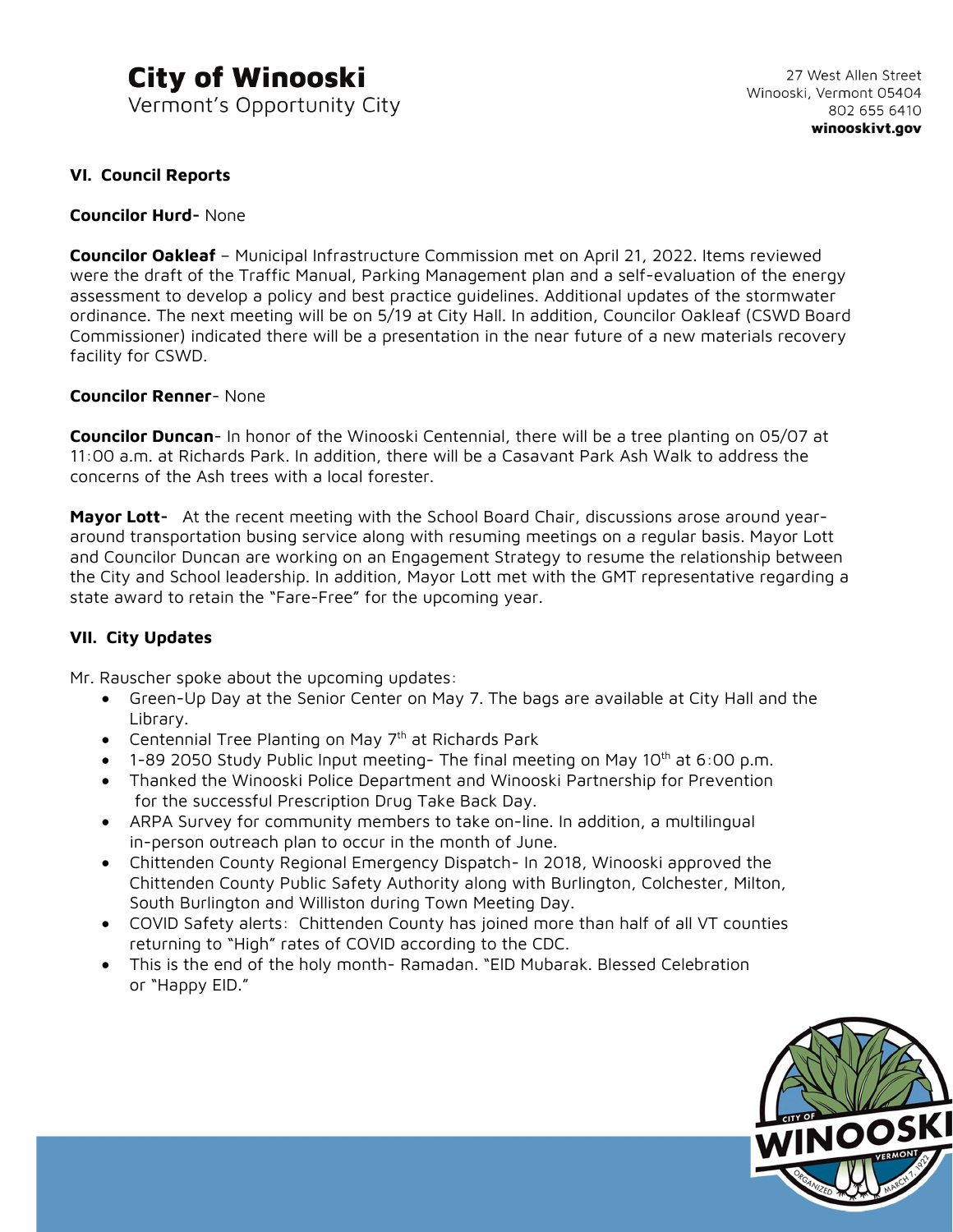#### **VIII. Public Hearing – Chapter 28 (Fees) update at 6:00 p.m.- A. Aldieri**

Ms. Aldieri gave an overview of the proposed changes that were reviewed and introduced at the previous City Council meeting including:

- Increase the cost of marriage licenses to be consistent with State Statute
- Fees associated with the Public Records Request Policy
- Public Works Director is proposing changes to the Street Department and Water Resources to streamline the permitting process while covering administrative costs to review applications
- Planning & Zoning Administrator is proposing changes to the Zoning and Land Development fees.

Mayor Kristine Lott opened the Public Hearing at 6:17 p.m. The Public Hearing closed at 6:18 p.m. since there was not any comments from the public. Ms. Aldieri stated the Ordinance will go into effect in Thirty (30) days.

#### **IX. Regular Items**

#### **a. Approval: Consideration of Applications for COVID- Recovery Business Grants- A. Aldieri**

Ms. Aldieri provided the overview of the three (3) grant applications along with the associated guidelines. The City Council approved up to \$100,000 of American Rescue Funding Plan funding to be used for business recovery efforts on January 24, 2022. The deadline to receive the grant applications was April  $8<sup>th</sup>$  at 5:00 p.m. Discussion ensued over the lack of grant applications. Ms. Bay-Tyack, representing Downtown Winooski, conducted various types of Outreach to the local businesses. The Board reviewed the three (3) redacted grant applications and made recommendations for the grant based upon the rating criteria. Additional discussion from City Council regarding the guidelines, eligibility, and the submittal process.

**MOTION** by Councilor Renner seconded by Councilor Duncan to approve the Grant Applications for Applicants B & C. Voted and passed 3-0. Councilor Oakleaf voted no.

#### **b. Approval: Event Permit Applications: Winooski Farmers Market, Winooski Wednesdays, and Juneteenth- R. Coffey**

Overview of the Event Permit applications was provided by Ms. Bay-Tyack including activities for kids, storytellers & music along with the addition of vendors.

**MOTION** by Councilor Renner seconded by Councilor Hurd to approve the three Event Permit Applications Winooski Farmers Market, Winooski Wednesdays, and Juneteenth). Voted and passed 4-0.

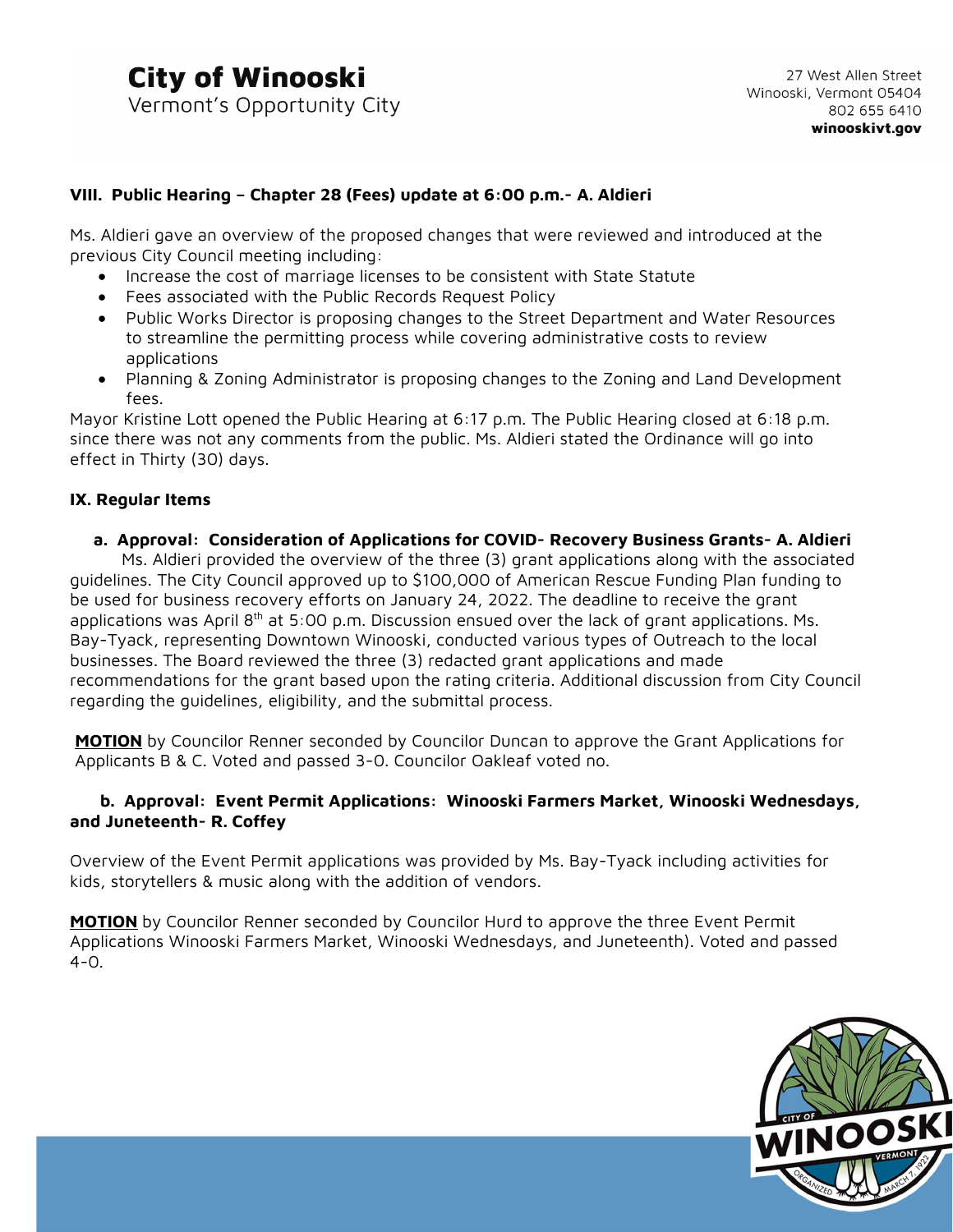#### **c. Discussion/Approval: Abenaki Land Acknowledgement & Land Rights Resolution- J Duncan, P. Sarne, R. Coffey & Y. Gordon**

The Centennial Celebration Committee partnered with Chief Don Stevens of the Nulhegan Abenaki Tribe to create an Abenaki Land Acknowledgement and Land Use Rights resolution. This Resolution will be read during the Community Birthday Party on June 4, 2022. This was a collaborative effort to recognize the Abenaki Tribe. There will be an Abenaki Flag placed in Rotary Park to celebrate and honor the Abenaki Tribes.

**MOTION** by Councilor Oakleaf seconded by Councilor Hurd to approve the Abenaki Land Acknowledgement & Land Rights Resolution. Voted and passed 4-0.

#### **d. Discussion/Approval: Vermont Community Fund Grant- Y. Gordon**

Ms. Gordon seeks to apply for the Equitable and Inclusive Community's grant. This opportunity is presented by the Vermont Community Foundation and Vermont Leagues of Cities & Towns (VLCT). The amount sought by this grant is \$10,000.00

**MOTION** by Councilor Hurd seconded by Councilor Renner to approve the application of the VCF grant. Voted and passed 4-0

#### **e. Approval: Deputy Health Officer Appointment- J. Audy**

A recommendation by Chief J. Audy to seek the addition of a Deputy Health Officer to assist with the life safety and health issues during the course of daily duties. Bruce Palmer, Fire Marshall is selected to be the Deputy Health Officer.

**MOTION** by Councilor Duncan seconded by Councilor Oakleaf to appoint Bruce Palmer as the Deputy Health Officer. Voted and passed 4-0

#### **f. Approval: Local Emergency Management Plan- J. Audy**

Chief Audy presented the annual statutory Local Emergency Management Plan. This annual document is required for federal funding.

**MOTION** by Councilor Renner seconded by Councilor Duncan to approve the submittal of the Local Emergency Management Plan. Voted and passed 4-0

The Mayor called a 5-minute recess at 7:30 p.m.

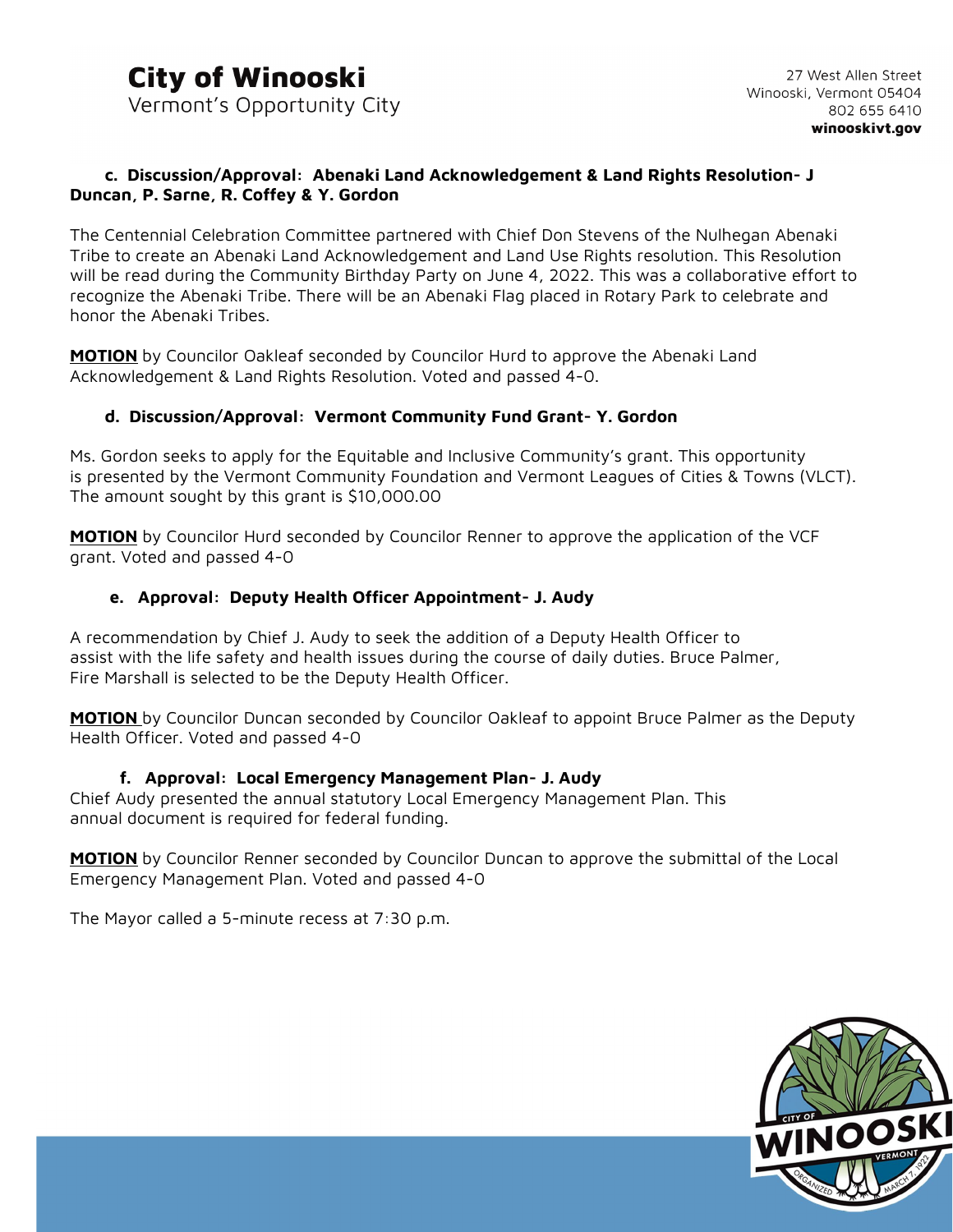#### **g. Discussion/Approval: Burlington Airport Commission Appointment- K. Lott**

Mayor Lott provided an overview of Act H.454 to approve an amendment to the City of Burlington Charter to add a legal voter of the City of Winooski to the Board of Airport Commissioners. The meeting will be held on the  $3<sup>rd</sup>$  Wednesday of each month at 4:00 p.m. Council members discussed the possibility of an appointment by a City Councilor or by a City Staff member. The next meeting will be held on May 18<sup>th</sup>.

#### **h. Discussion/Approval: 2022-2023 Policy Priorities & Strategies Scheduling- J. Rauscher**

Mr. Rauscher set the date for the City Council/Leadership team to discuss the upcoming goals and work plan. This will be on May 21st from 9:30 a.m. to 1:00 p.m. at a location TBD. Included will be the review of the master plan and internal recommendations. Discussion ensued regarding the invitation of the various Commission Chair or members.

**MOTION** by Councilor Hurd seconded by Councilor Renner to approve the 2022-2023 Policy Priorities & Strategies for May 21<sup>st</sup> from 9:30 a.m. to 1:00 p.m. at a location TBD. Voted and passed 4-0

#### **i. Discussion/Approval: Settlement Agreement- (after Executive Session)- J. Rauscher**

 **MOTION** by Councilor Duncan seconded by Councilor Hurd to enter into Executive Session to further discuss this item. Voted and passed 4-0

 **MOTION** by Councilor Renner seconded by Councilor Oakleaf to enter Executive Session at 8:00 p.m. and to invite Jon Rauscher, Interim City Manager/Public Works Director; Angela Aldieri, Finance Director; Kerin Stackpole, Attorney at Paul, Frank & Collins. Voted and passed 4-0.

#### **X. Executive Session**

#### **a. Executive Session Pursuant to 1 V.S.A 313 (1) (e) pending or probable prosecution, to which the public body is or may be a party. (tentative)**

**MOTION** by Councilor Oakleaf seconded by Councilor Renner to approve and ratify the Severance Agreement and General Release and authorize the Interim City Manager to sign the document. Voted and passed 4-0.